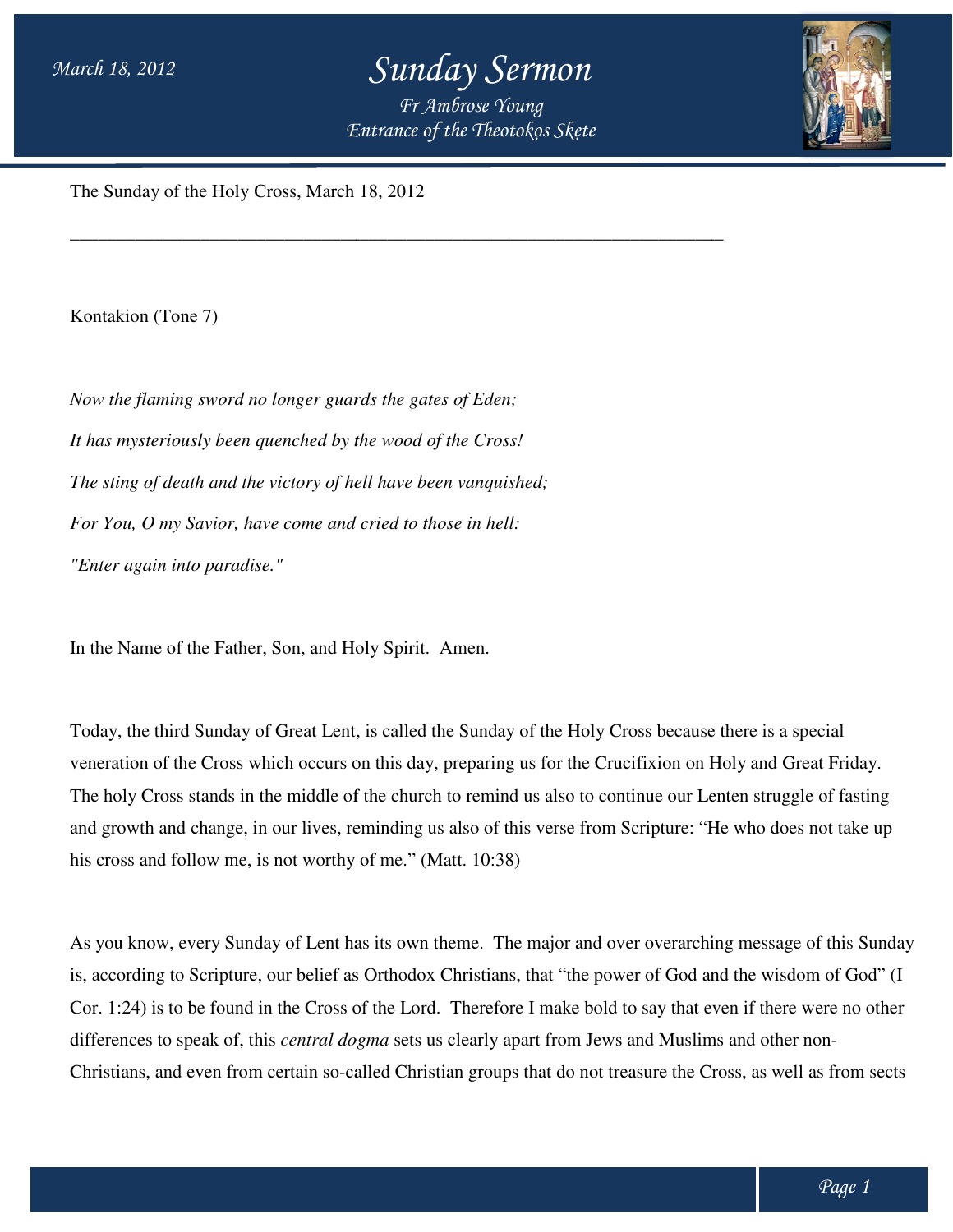## *Entrance of the Theotokos Skete Sunday Sermon Fr Ambrose Young*



like the Mormons, who openly see the Cross as an emblem of shame. (So much for the modern fascination with ecumenism, for what can we possibly have in common with those who reject the Holy Cross and its power!)

ecumenism, for what can we possibly have in common with those who reject the Holy Cross and its power!)<br>But unlike some Western Christians—I'm thinking here particularly of Roman Catholics, who seem to primarily emphasize the Cross as an emblem of passion and suffering—we Orthodox gaze upon the Cross as a reminder of the joy of salvation and the fact that the Lord consciously and serenely chose to "rest" upon the wood of the Cross by His own will. Of course, we Orthodox do not at all deny that our Lord Jesus Christ did indeed suffer most terribly in the flesh on the Tree of the Cross, but the theme for us on this day, according to the Holy Fathers of the Church, is not the torture His body underwent, but that the Cross has now become the life-giving Tree of Life which was planted in paradise, and as such it is therefore planted right in the very middle of the Lenten Life which was planted in paradise, and as such it is therefore planted right in the very middle of the Lenten<br>pilgrimage—for we are now half way through the Fast--to remind us of how Adam lost Paradise through disobedience and not fasting from the Forbidden Fruit, and how we, on the other hand, may regain it through obedience, fasting, and Christ's glorious Cross. emphasize the Cross as an emblem of passion and suffering—we Orthodox gaze upon the Cross as a reminder of<br>the joy of salvation and the fact that the Lord consciously and serenely chose to "rest" upon the wood of the<br>Cross d us of how Adam lost Paradise through<br>we, on the other hand, may regain it through<br>pel of St. Matthew: "He who does not take up<br>rd's own words, His instruction to us. They are

obedience, fasting, and Christ's glorious Cross.<br>At the beginning of this sermon I quoted this verse from the Gospel of St. Matthew: "He who does not take up his cross and follow me, is not worthy of me." These are the Lord's own words, His instruction to us. not to be taken lightly, believe me. Simply put, this means that unless we take up our own person personal cross—the afflictions and difficulties in our daily lives, whatever they may be—we are *not* His disciples and are not worthy of Him, for the Kingdom of Heaven opens only to the Cross and to those who are bearing a Cross.

During the sacred season of the Great Fast we are asked, in the words of Scripture, to "crucify the flesh with its passions and desires" (Galatians 5:24), and because we have been doing this, the precious and life-giving Cross is now placed before us to refresh our souls and encourage us who may otherwise feel weighed down and is now placed before us to refresh our souls and encourage us who may otherwise feel weighed down and<br>oppressed by Lent. The holy Cross makes us think of the Lord's passion and the incredible example He showed<br>us by enduri us by enduring this suffering for our sake—and this should encourage us to bear up under our own comparatively light sufferings and be comforted. In other words, to a certain degree, we too must experience what the Lord underwent during His passion, for the Cross reminds us that through pain and suffering we shall ie Kingdom of Heaven opens only to the Cross and to those who are bearing a Cross.<br>
cred season of the Great Fast we are asked, in the words of Scripture, to "crucify the flesh with<br>
desires" (Galatians 5:24), and because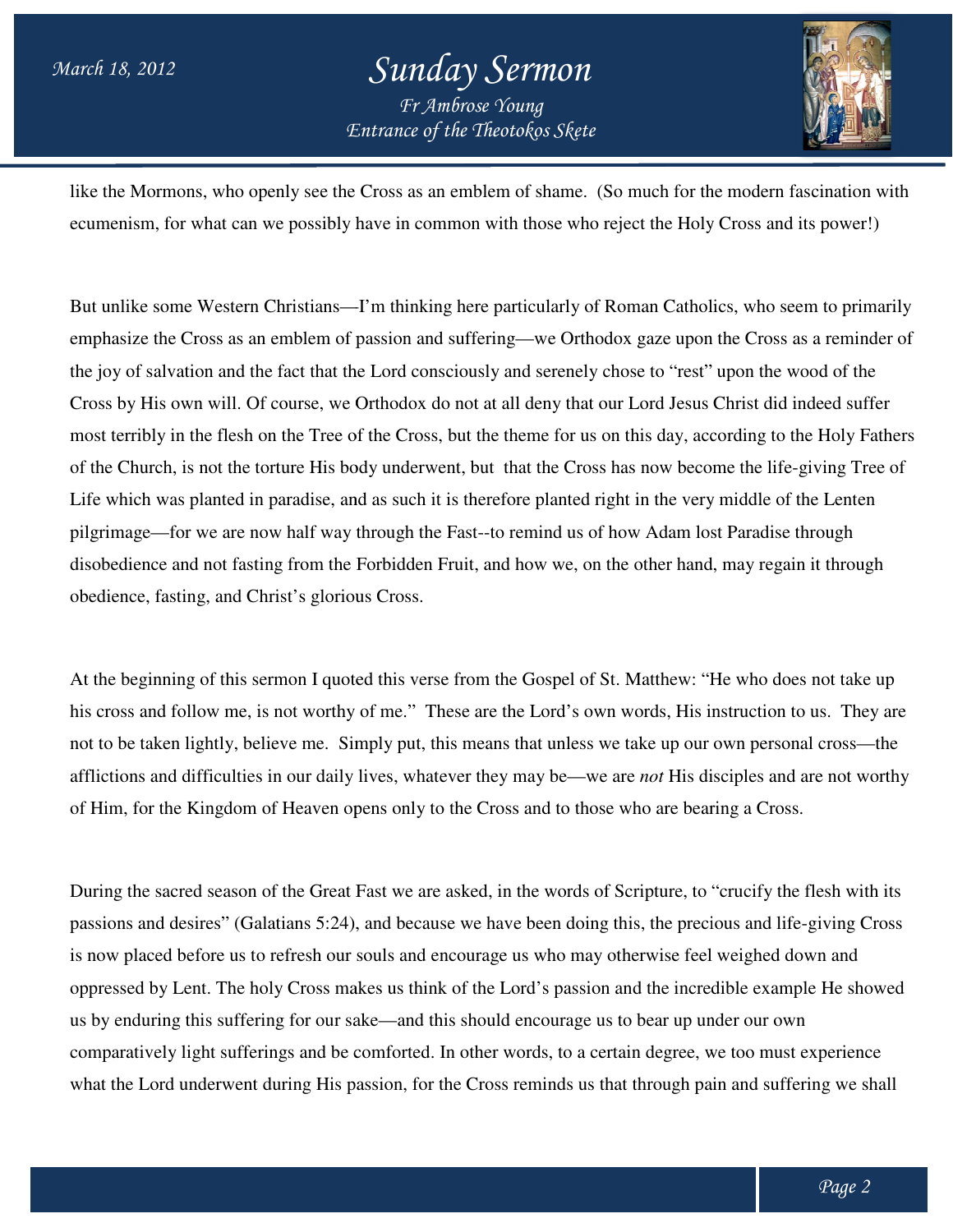## *Entrance of the Theotokos Skete Sunday Sermon Fr Ambrose Young*



see not only the resurrection of Christ on Pascha, but our own resurrection from sin and from the dead at the end of the ages.

On this day we are also remember that at the foot of the Cross on Calvary there stood Mary, the Mother of Jesus, On this day we are also remember that at the foot of the Cross on Calvary there stood Mary, the Mother of Jesus,<br>with the Holy Women of Jerusalem, and St. John the Beloved. And St. John's Gospel testifies that "When Jesus therefore saw his mother, and the disciple standing by, whom he loved, he saith unto his mother, Woman, behold thy son! Then saith he to the disciple, Behold thy mother! And from that hour that disciple took own home." (John 19:25-27) At this moment, we believe, Jesus Christ gave His all-pure Mother to all of us *believers as our own true Mother in the Faith* —and as such is she indeed seen and venerated by all true Orthodox Christians to this very day. cha, but our own resurrection from sin and from the dead at the of<br>foot of the Cross on Calvary there stood Mary, the Mother of Je<br>John the Beloved. And St. John's Gospel testifies that "When Je<br>nding by, whom he loved, he

Normally, traditional Orthodox Christians do not make prostrations on Sunday, because Sunday, being the Day of Resurrection, is a day of joy and exultation, not a day of repentance and sorrow, which is what prostrations signify. But on the Sunday of the Precious Cross we do indeed make prostrations before the Holy Cross displayed for our veneration. We do this, however, not in repentance, but in worship of the risen Lord and, as we raise ourselves up from the prostration, we recall the Resurrection of Christ. Orthodox Christians do not make prostrations on Sunday, because Sunday, being the Day<br>lay of joy and exultation, not a day of repentance and sorrow, which is what prostrations<br>unday of the Precious Cross we do indeed make and as such is she indeed seen and venerated by all true<br>t make prostrations on Sunday, because Sunday, being the Day<br>ot a day of repentance and sorrow, which is what prostrations<br>s we do indeed make prostrations before th

Brothers and sisters, let us also remember that the Cross, far from being a sign of shame, is for us a sign of Brothers and sisters, let us also remember that the Cross, far from being a sign of shame, is for us a sign of<br>victory, of victory over death, Satan, and hell. Those who do not venerate the Cross clearly do not believe tha Christ has won and is winning such a victory for us. When we hear about Muslim mullahs and imams screaming from their pulpits that they will "tear down" our crosses—we know very well what this means! And when we see so-called Christian churches without crosses on their steeples or in their sanctuaries, we know what that means, too, don't we? And we should tremble that such people reject the saving power and message of the Cross, for they shall be judged for it.

But as Orthodox Christians we not only venerate the Cross on this Sunday or on Great and Holy Friday, or a couple of other occasions, but also on every Wednesday and Friday of the year, in the special hymns for those days, when we sing the troparion for the Cross, because on Wednesday Christ was betrayed and sold by Judas, thus beginning the sacred days of His Passion, and on Friday He was crucified. Furthermore, in the matins service for most Sundays, the choir reads and sings the special canons or hymns to the Cross and Resurrection. other occasions, but also on every Wednesday and Friday of the year, in the special hymns for those<br>n we sing the troparion for the Cross, because on Wednesday Christ was betrayed and sold by Judas<br>ning the sacred days of ples or in their sanctuaries, we know what that<br>ble reject the saving power and message of the<br>n this Sunday or on Great and Holy Friday, or a<br>Friday of the year, in the special hymns for those<br>/ednesday Christ was betraye

Lastly, devout and pious Orthodox believers make the Sign of the Cross many, many times during their daily lives and for every imaginable circumstance, and not just during times of prayer. In this way we invoke the